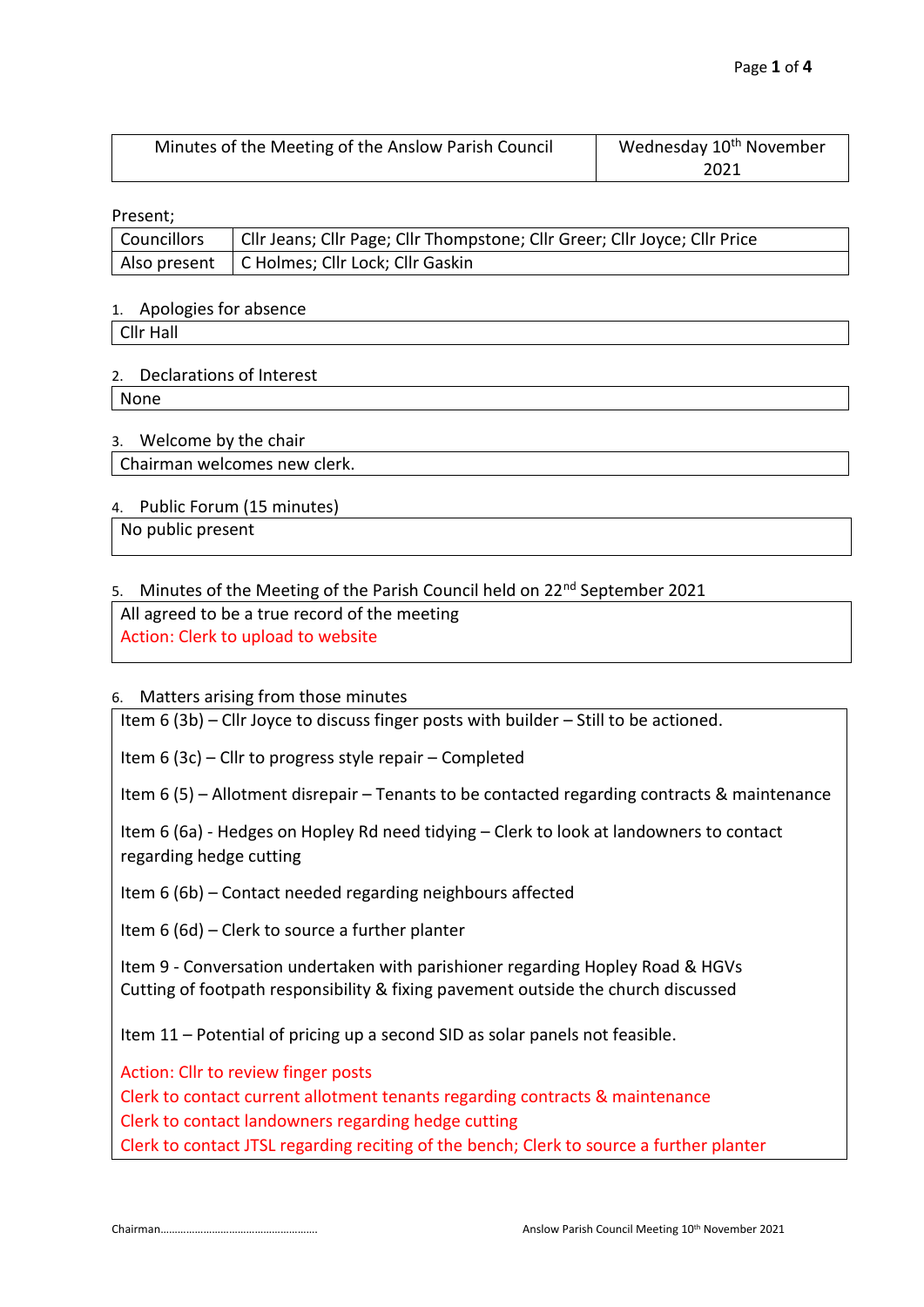# 7. Post Items: to include banking changes, finance & correspondence

# • **CORRESPONDENCE & ONGOING MATTERS**

Correspondence received regarding Library Phone Box

Correspondence received regarding a volunteer for hedge cutting on chapel lane

Correspondence received regarding change to council using personal email addresses. Potential to look at new email addresses

Reviewing possibility of new laptop for clerk

HP Ink contact cancelled – Reviewing ink usage before renewing contract

Memorial Bench on Bushton Lane/Anslow Rd added to asset register

Hardstanding on hold until SCC Traffic scheme is agreed - i.e. where speed new speed assets are located.

Still chasing SCC regarding mowing of 'green footpath' – Cllr Gaskin reviewing with County Cllr

Issues with TSB banking – IB inaccessible move account to Lloyds with one account

Graffiti reported on Nankirk Lane - Clerk dealt with it and material removed

Attempting further correspondence with PCSO to invite to meetings

Remembrance service organised for 11<sup>th</sup> November

Action: Clerk to discuss ownership of phone box library with parishioner & contact Rangemore/Tatenhill Parish Council. Clerk to pass details from parishioner to Ray Curran regarding hedge cutting volunteer

Clerk to source new laptop for up to value of £750

Clerk to contact PCSO regarding further meetings

# • **FINANCE**

| Clerk's                  | Final Salary for Judy Tjon | £344.85 |
|--------------------------|----------------------------|---------|
| remuneration             | Soei Len                   |         |
| Clerk's expenses         | Final expenses Judy Tjon   | £71.99  |
|                          | Soei Len                   |         |
| <b>Sefton Associates</b> | Clerk Advertisement -      | £96.00  |
|                          | <b>Hardy Signs</b>         |         |
| <b>Anslow Village</b>    | Hire of Hall               | £18.00  |
| Hall                     |                            |         |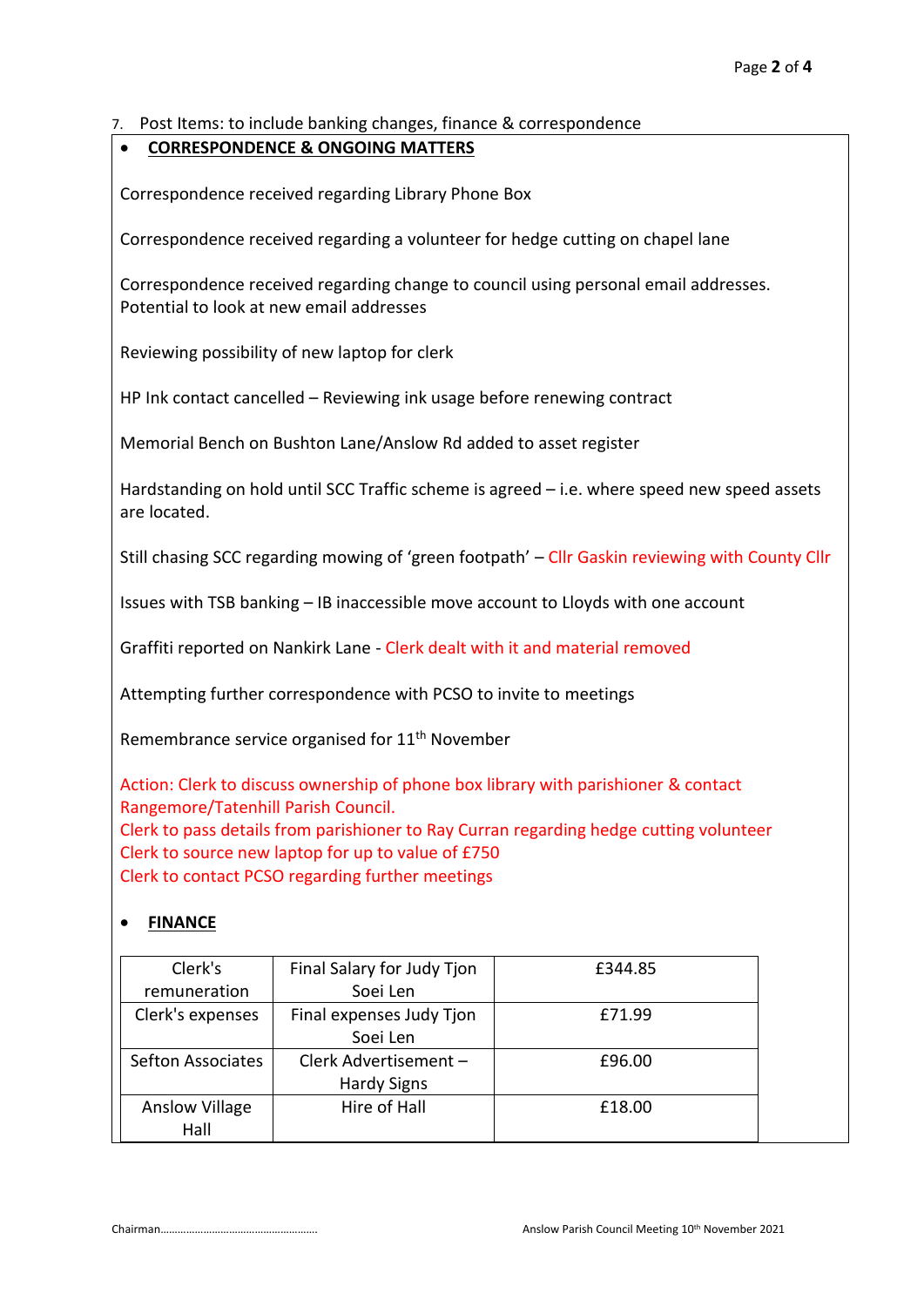| Zoom                    | Reimburse Judy Tjon Soei                                                   | £143.88  |
|-------------------------|----------------------------------------------------------------------------|----------|
| Reimbursement           | Len for annual zoom                                                        |          |
|                         | payment                                                                    |          |
| Clerk's                 | Charlotte Holmes Salary -                                                  | £425.71  |
| Remuneration            | November 21                                                                |          |
| <b>Charlotte Holmes</b> | Waterstones Vouchers for                                                   | £30      |
|                         | Pride of Moseley award                                                     |          |
|                         | <b>TOTAL</b>                                                               | £1130.43 |
|                         | Action: Clerk to make payments; Agreement made to review clerk holiday pay |          |
|                         | with NALC guidance & agreement to pay                                      |          |

### 8. Planning Report – Cllr Paul Joyce

### 9. Highways

Meeting held with AMEY & SCC on 28<sup>th</sup> October regarding traffic restriction order. This should be taking place in January for 6-month period. A consultation will then be held with parishioners. Potential budget for the project of £10,000 - £15,000 likely to come from Village Section 106 funds. This will restrict HGVs from coming through the village which will then be enforceable by the Police. Majority Cllr's in favour of this process. Communication to be undertaken with Taberner Plant Hire regarding potential changes during consultation. Up to date drawings to be reviewed for potential highways changes undertaken in the village regarding speed mitigation. Pricing due to be undertaken and further discussion to be had. Action: Chairman to chase for further meeting to be held.

10. Review of SID (Speed Indication Device) – Cllr Russell Jeans Nothing further to report. Device currently has depleted battery

11. Remembrance Service – Review duties & arrangements for remembrance service taking place on 11th November

Duties reviewed & all plans in place for the service.

### 12. To agree on 2022 Parish Council Meeting Dates

All meeting dates agreed with additional meeting added in May for Annual Parish Council meeting

Action: Clerk to update website & relevant people

### 13. To review & approve the 2022/2023 Budget & Precept

Reconciliation changes to be made to figures for further budget review. Precept increase agreed by all Cllrs

Action: Clerk to review reconciliation figures & await further instruction from ESBC for precept request.

### 14. Litter Picking

Current litter picking schedule reviewed